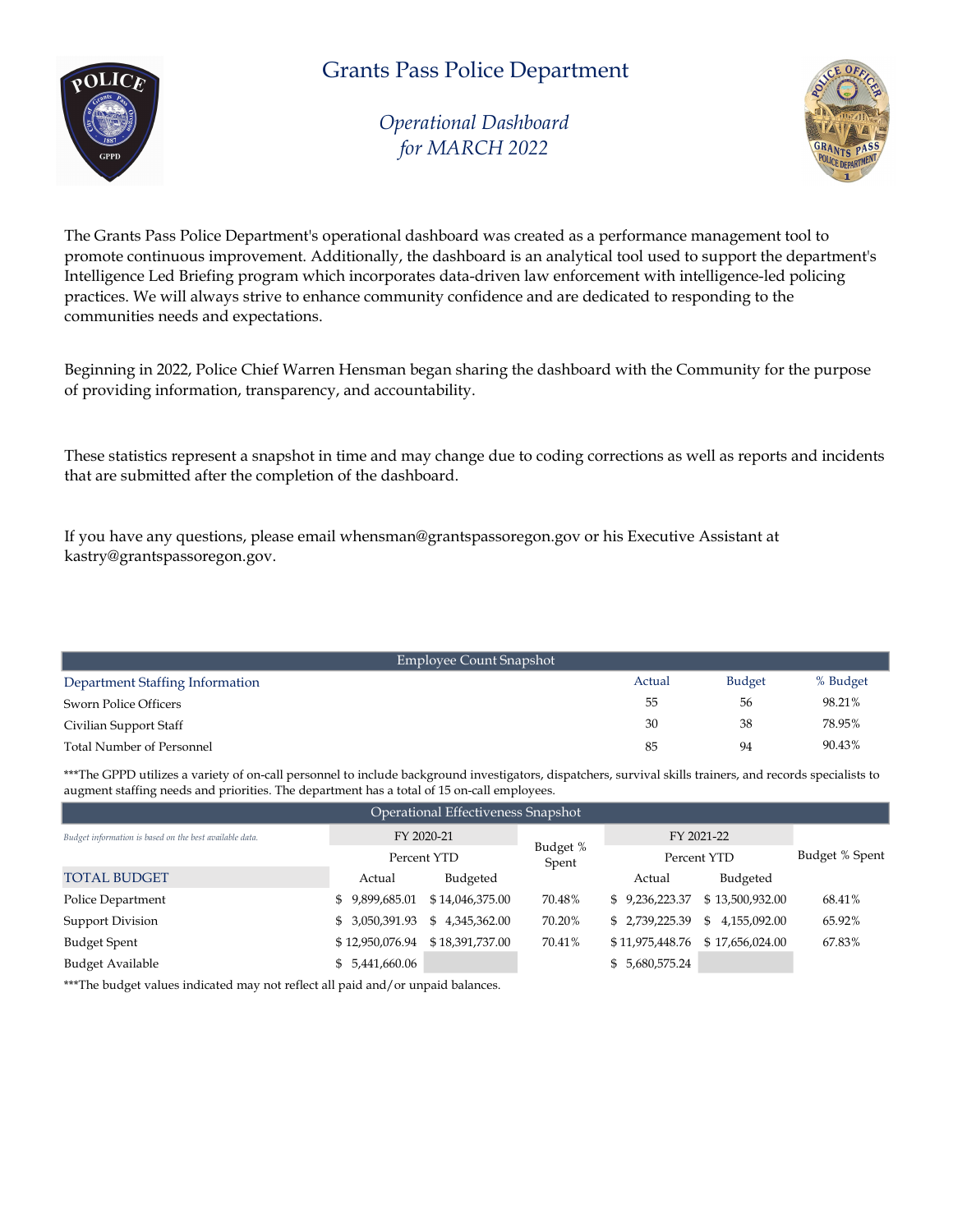# Grants Pass Police Department

## Operational Dashboard for MARCH 2022



2022 Population Estimate = 38,668 (Adopted Budget FY 21-22)

 $\delta$ OLI

|                                        |                 | Crime Snapshot  |             |                |                |            |
|----------------------------------------|-----------------|-----------------|-------------|----------------|----------------|------------|
| ***Selected crimes only.               | <b>MAR 2021</b> | <b>MAR 2022</b> | % CHG       | $2021$ YTD     | 2022 YTD       | % CHG      |
| <b>Person Crimes</b>                   | 64              | 39              | $-39.06%$   | 176            | 119            | $-32.39%$  |
| Assault (Aggravated/Other)             | 58              | 35              | $-39.66%$   | 151            | 106            | $-29.80%$  |
| -Domestic Violence Assault             | 16              | 8               | $-50.00\%$  | 42             | 33             | $-21.43%$  |
| Homicide                               | $\theta$        | $\Omega$        | N/A         | $\overline{2}$ | 1              | $-50.00\%$ |
| Kidnapping (includes custodial crimes) | $\mathbf{1}$    | $\mathbf{0}$    | $-100.00\%$ | 5              | $\overline{2}$ | $-60.00\%$ |
| Robbery                                | 5               | 3               | $-40.00\%$  | 12             | $\overline{7}$ | $-41.67%$  |
| Sexual Assault                         | $\theta$        | $\mathbf{1}$    | N/A         | 6              | 3              | $-50.00\%$ |
| Sex Offense                            | $\Omega$        | $\mathbf{1}$    | N/A         | $\overline{4}$ | 3              | $-25.00\%$ |
| <b>Property Crimes</b>                 | 109             | 159             | 45.87%      | 358            | 436            | 21.79%     |
| Arson                                  | $\theta$        | $\overline{2}$  | N/A         | 2              | 8              | 300.00%    |
| <b>Total Burglaries</b>                | 6               | 13              | 116.67%     | 20             | 32             | 60.00%     |
| -Commercial                            | $\theta$        | $\overline{7}$  | N/A         | $\overline{2}$ | 9              | 350.00%    |
| -Residential                           | $\overline{2}$  | $\overline{2}$  | 0.00%       | 8              | 13             | 62.50%     |
| -Other                                 | $\overline{4}$  | $\overline{4}$  | 0.00%       | 10             | 10             | $0.00\%$   |
| Forgery/Counterfeiting                 | $\overline{7}$  | 5               | $-28.57%$   | 29             | 23             | $-20.69%$  |
| Fraud                                  | 28              | 15              | $-46.43%$   | 69             | 40             | $-42.03%$  |
| Motor Vehicle Theft                    | 8               | 8               | $0.00\%$    | 37             | 42             | 13.51%     |
| Theft                                  | 84              | 129             | 53.57%      | 247            | 323            | 30.77%     |
| Unauthorized Entry to a Motor Vehicle  | 11              | 7               | $-36.36%$   | 52             | 31             | $-40.38%$  |
| <b>Societal Incidents</b>              | 207             | 191             | $-7.73%$    | 624            | 555            | $-11.06%$  |
| Disorderly Conduct                     | 16              | 14              | $-12.50%$   | 52             | 44             | $-15.38%$  |
| <b>DUII</b>                            | 38              | 13              | $-65.79%$   | 115            | 47             | $-59.13%$  |
| Drug Offenses                          | 46              | 28              | $-39.13%$   | 147            | 84             | $-42.86%$  |
| Family Offense                         | $\overline{2}$  | $\mathbf{0}$    | $-100.00\%$ | $\overline{2}$ | $\mathbf{1}$   | $-50.00\%$ |
| PCS Violation (HB 110)                 | 40              | 40              | $0.00\%$    | 116            | 104            | $-10.34%$  |
| Sobering Center Transport              | 50              | 58              | 16.00%      | 132            | 142            | 7.58%      |
| Trespassing                            | 20              | 38              | 90.00%      | 71             | 142            | 100.00%    |
| Vandalism - Criminal                   | 11              | 14              | 27.27%      | 41             | 35             | $-14.63%$  |
| Vandalism - Result of Another Crime    | 27              | 39              | 44.44%      | 77             | 127            | 64.94%     |
| Violation of City Ordinance            | $\overline{7}$  | 29              | 314.29%     | 33             | 55             | 66.67%     |
| Weapon Offense                         | 12              | 15              | 25.00%      | 40             | 36             | $-10.00\%$ |

\*\*\*Person Crime = Assault, Domestic Assualt, Homicide, Kidnapping, Robbery, and all Sex Offenses.

\*\*\*Property Crimes = Arson, Burgarly by Location Type, Forgery/Counterfeiting, Fraud, Motor Vehicle Theft, and Unauthorized Entry to a Motor Vehicle.

\*\*\*Societal Crimes = Disorderly Conduct, DUII, Drug Offenses, Family Offenses, Sobering Center Transports, Trespass, Vandalism, VCO, and Weapons Offenses.

\*\*\*The data is National Incident Based Reporting System (NIBRS) compliant and not Uniform Crime Report (UCR) compliant and cannot be compared to any report using that standard. For more info on NIBRS: https://www.fbi.gov/services/cjis/ucr/nibrs.